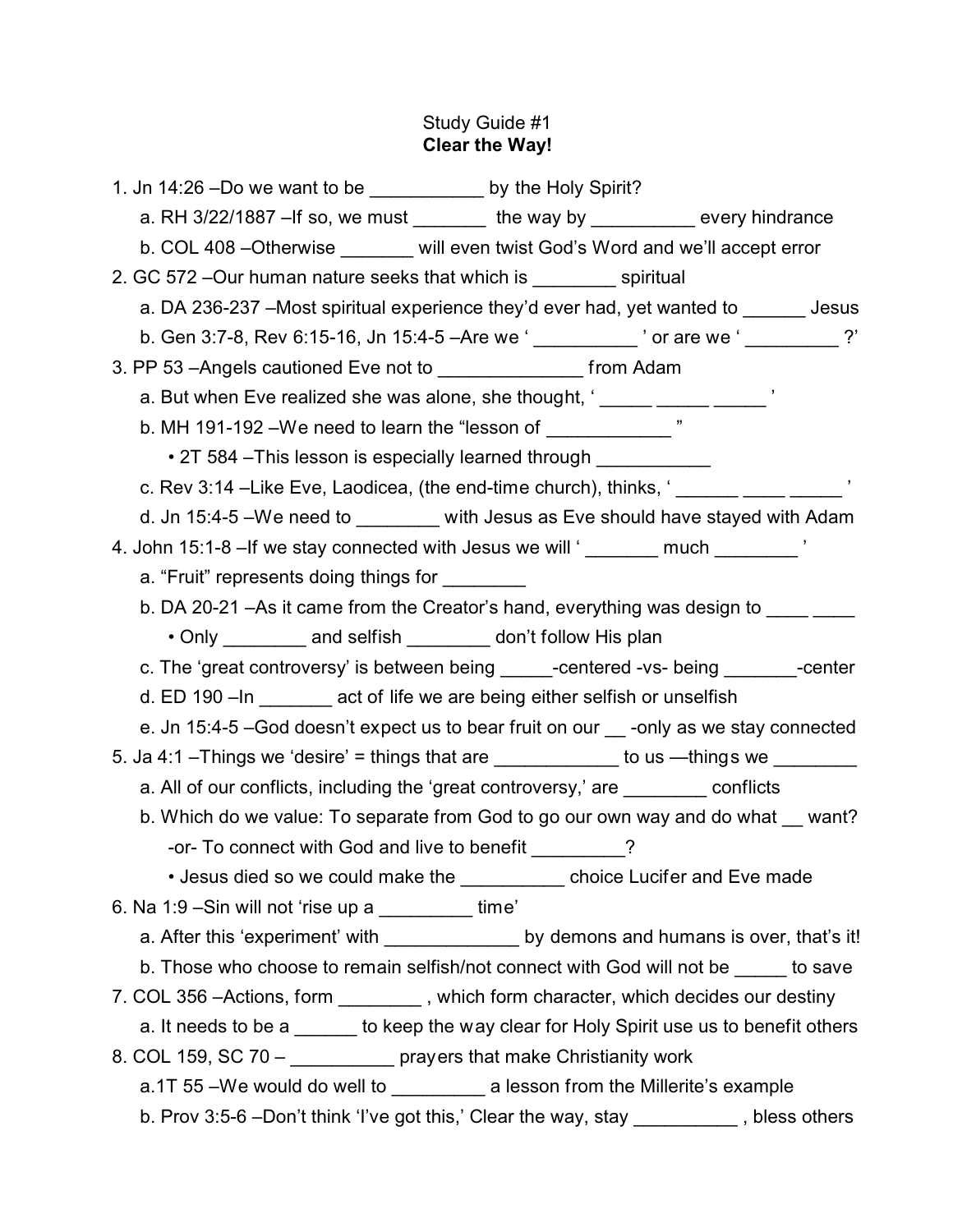## 1. *Review and Herald*, March 22, 1887

There is nothing that Satan fears so much as that the people of God shall clear the way by removing every hindrance, so that the Lord can pour out his Spirit upon a languishing church and an impenitent congregation. ... When the way is prepared for the Spirit of God, the blessing will come.

## 2. *Christ's Object Lessons*, page 408

Without the Spirit of God a knowledge of His word is of no avail. The theory of truth, unaccompanied by the Holy Spirit, cannot quicken the soul or sanctify the heart. One may be familiar with the commands and promises of the Bible; but unless the Spirit of God sets the truth home, the character will not be transformed. Without the enlightenment of the Spirit, men will not be able to distinguish truth from error, and they will fall under the masterful temptations of Satan.

## 3. *Great Controversy*, page 572

A prayerful study of the Bible would show Protestants the real character of the papacy and would cause them to abhor and to shun it; but many are so wise in their own conceit that they feel no need of humbly seeking God that they may be led into the truth. Although priding themselves on their enlightenment, they are ignorant both of the Scriptures and of the power of God. They must have some means of quieting their consciences, and they seek that which is least spiritual and humiliating. What they desire is a method of forgetting God which shall pass as a method of remembering Him. The papacy is well adapted to meet the wants of all these. It is prepared for two classes of mankind, embracing nearly the whole world— those who would be saved by their merits, and those who would be saved in their sins. Here is the secret of its power.

# 4. *Desire of Ages,* pages 236-237

As He [Jesus] again appeared among them [Nazareth], their interest and expectation were excited to the highest pitch. ... All eyes were turned upon Him as He entered the synagogue upon the Sabbath day, and took His place among the worshipers. ...

Upon this Sabbath Jesus was requested to take part in the service. He "stood up to read. And there was delivered unto Him a roll of the prophet Isaiah." (Luke 4:16-17, R. V., margin.) ...

"And He closed the roll, and gave it back to the attendant: ... and the eyes of all in the synagogue were fastened on Him.... And all bare Him witness, and wondered at the words of grace which proceeded out of His mouth." Luke 4:20-22, R. V., margin.

Jesus stood before the people as a living expositor of the prophecies concerning Himself. Explaining the words He had read, He spoke of the Messiah as a reliever of the oppressed, a liberator of captives, a healer of the afflicted, restoring sight to the blind, and revealing to the world the light of truth. His impressive manner and the wonderful import of His words thrilled the hearers with a power they had never felt before. The tide of divine influence broke every barrier down; like Moses, they beheld the Invisible. As their hearts were moved upon by the Holy Spirit, they responded with fervent amens and praises to the Lord.

But when Jesus announced, "This day is this scripture fulfilled in your ears," they were suddenly recalled to think of themselves, and of the claims of Him who had been addressing them. ... Their pride was offended, and their fears were roused. The words of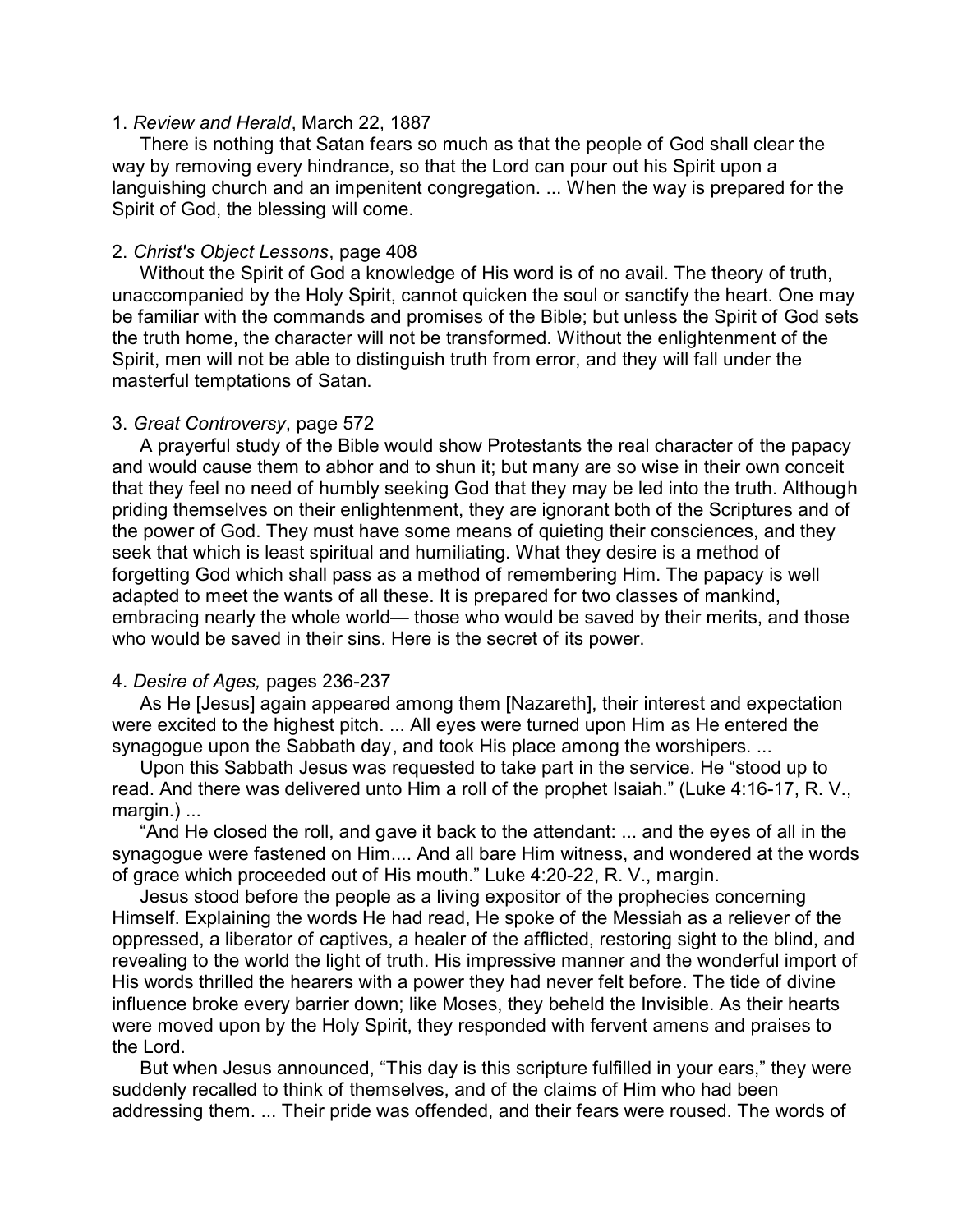Jesus indicated that His work for them was to be altogether different from what they desired.

#### 5. *Patriarchs and Prophets*, page 53

The angels had cautioned Eve to beware of separating herself from her husband while occupied in their daily labor in the garden; with him she would be in less danger from temptation than if she were alone. But absorbed in her pleasing task, she unconsciously wandered from his side. On perceiving that she was alone, she felt an apprehension of danger, but dismissed her fears, deciding that she had sufficient wisdom and strength to discern evil and to withstand it. Unmindful of the angels' caution, she soon found herself gazing with mingled curiosity and admiration upon the forbidden tree.

#### 6. *Ministry of Healing*, pages 191-192, (*Country Living*, page 19)

To many of those living in the cities ... if these could be taken to some farming district, surrounded with the green fields, the woods and hills and brooks, the clear skies and the fresh, pure air of the country, it would seem almost like heaven.

Cut off to a great degree from contact with and dependence upon men, and separated from the world's corrupting maxims and customs and excitements, they would come nearer to the heart of nature. God's presence would be more real to them. Many would learn the lesson of dependence upon Him. Through nature they would hear His voice speaking to their hearts of His peace and love, and mind and soul and body would respond to the healing, life-giving power.

## 7. *Testimonies for the Church Vol. 2*, page 584

Those who sacrifice simplicity to fashion, and shut themselves away from the beauties of nature, cannot be spiritually minded.

#### 8. *Desire of Ages*, pages 20-21

In the beginning, God was revealed in all the works of creation. It was Christ that spread the heavens, and laid the foundations of the earth. It was His hand that hung the worlds in space, and fashioned the flowers of the field. "His strength setteth fast the mountains." "The sea is His, and He made it." Ps. 65:6; 95:5. It was He that filled the earth with beauty, and the air with song. And upon all things in earth, and air, and sky, He wrote the message of the Father's love.

Now sin has marred God's perfect work, yet that handwriting remains. Even now all created things declare the glory of His excellence. There is nothing, save the selfish heart of man, that lives unto itself. No bird that cleaves the air, no animal that moves upon the ground, but ministers to some other life. There is no leaf of the forest, or lowly blade of grass, but has its ministry.

#### 9. *Education*, page 190

The Bible is its own expositor. Scripture is to be compared with scripture. The student should learn to view the word as a whole, and to see the relation of its parts. He should gain a knowledge of its grand central theme, of God's original purpose for the world, of the rise of the great controversy, and of the work of redemption. He should understand the nature of the two principles that are contending for supremacy, and should learn to trace their working through the records of history and prophecy, to the great consummation. He should see how this controversy enters into every phase of human experience; how in